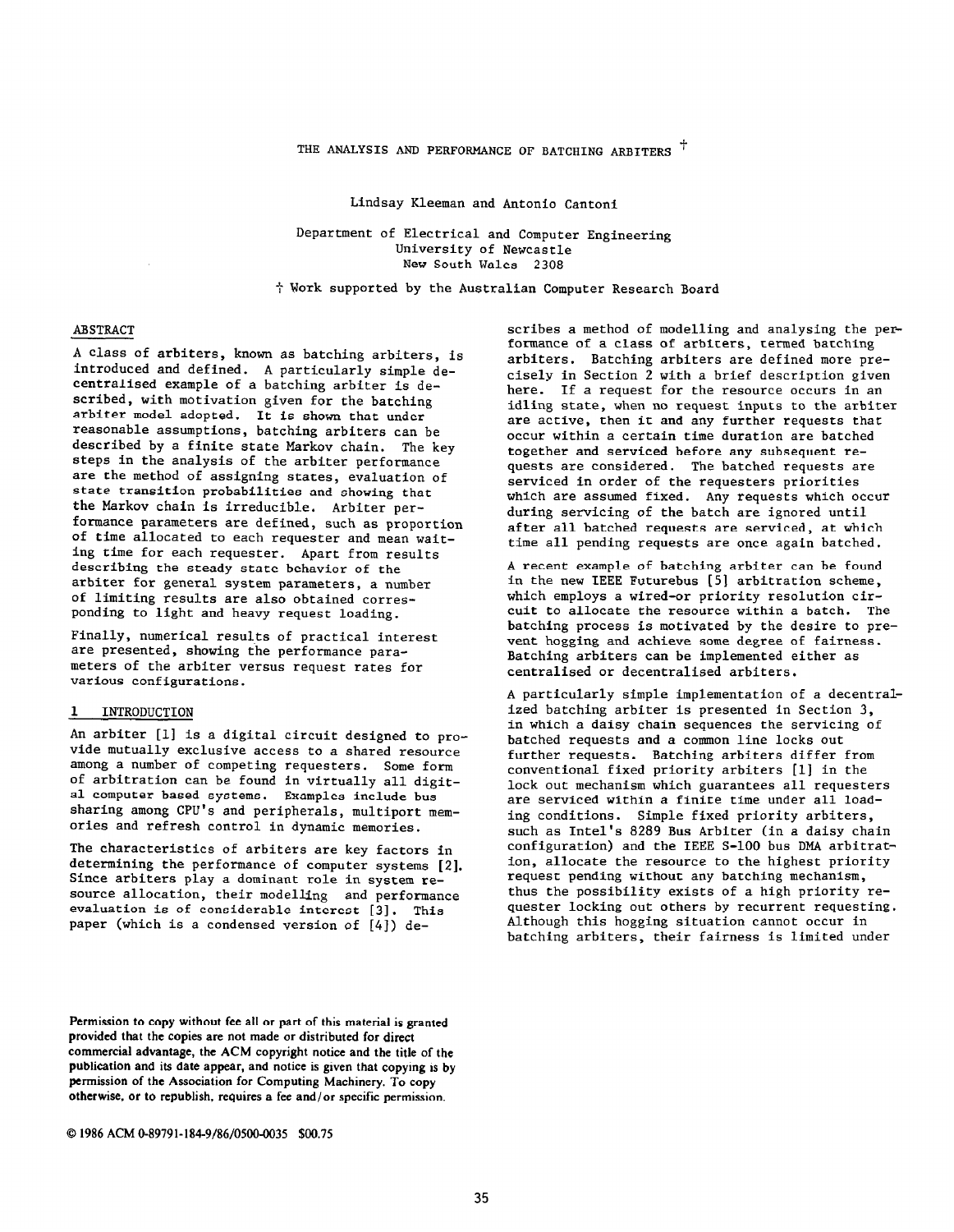heavy loading conditions, as will become apparent from the results presented later in this paper.

The performance of batching arbiters cannot be analysed using standard queueing theory techniques, Bowever it is shown in Sections 4 and 5 that under reasonable assumptions, batching arbiters can he modelled and analysed with a finite state, irreducible Markov chain.

Two broad aspects of performance are considered in [41. The first, which is discussed in Section 6 of this paper, is concerned with efficiency and utilization characteristics of batching arbiters. The second is an analysis of the behavior of the decentralized daisy chain batching arbiter with respect to metastable behavior  $[4]$   $[6]$ . Failure of arbiters due to metastable behavior is unavoidable due to the asynchronous nature of their inputs [7]. Reference [4] develops a technique for estimating the failure rate of the arbiter due to metastable behavior and identifies the significant factors that affect the failure rate.

Limiting cases of light and heavy request loading are considered in the theoretical analysis, Also numerical results are presented in Section 7 to illustrate the effect of various system parameters, such as circuit time delays, mean request rates, numbers of requesters and service times,

### 2 FIXED PRIORITY BATCHING ARBITER MODEL

The behavior of arbiters with fixed priority and batching can be described by the following model, Assuming initially no requests are pending and no requesters are being serviced, then the first request to occur initiates a time interval of duration D<sub>3</sub>. interval3 D Other requests occurring during this request and no are batched together with the fir  $requests$  occurring after the inte val D<sub>3</sub> are considered until all the previous re<br>quests have been serviced. The batched requests are serviced in a logical time period referred to as a batch. As shown in Figure 1, a nonzero batch consists of a time interval  $D_0$ followed by the ordered servicing of the batched requests (in the order defined by the fixed priority of the arbiter) followed by another time interval D<sub>1</sub> and then, if at least one request is made during the batch, a further time interval  $D_3$  follows.

| increasing time                                                                                                               |                                                                                                                                                                                   |                                                            |               |
|-------------------------------------------------------------------------------------------------------------------------------|-----------------------------------------------------------------------------------------------------------------------------------------------------------------------------------|------------------------------------------------------------|---------------|
| $P_{\rm{B}}$                                                                                                                  | $t_s(.)$ , $b_1$ , $b_3$ , $b_2$ , $t_s(h)$<br>$\mathbf{D_2} \cdot \mathbf{r_s}(\mathbf{g}) \cdot \mathbf{r_s}(\cdot)$                                                            | $t$ ( ) D,                                                 |               |
| zero batch                                                                                                                    | non-zero batch                                                                                                                                                                    | non-zero batch                                             | zero<br>batch |
| The request that<br>occurs here and sub-<br>sequent requests in<br>D. are serviced in<br>the next batch in<br>fixed priority. | Requests that occur during this<br>batch are serviced in the next<br>batch in fixed priority. At<br>least one request must occur<br>before the end of D, for D, to<br>be present. | No requests during this<br>batch. Note the<br>absence of D |               |



#### Example

The arbiter presented in this example is designed for three requesters labelled 1, 2 and 3. The

highest priority is given to 1 then the next priority to 2 and 3 is the lowest. The incoming requests from requesters 1, 2 and 3 determine the behavior of the model. Fig. 2 illustrates a sequence of events.



Figure 2: Example model behavior

Even though requester 3 requests before requester 1, batching and the fixed priority determines that requester 1 is serviced before requester 3. Notice that 2 requests before the servicing of 3 and, since 2 isnotbatched with 3,3 isserviced before 2. Requester 1 requests soon after its service, enabling it to be serviced in the next batch. The time available for 3 to request to be included in the next batch is much shorter than for 1. In fact, if  $D_1 = D_2 = 0$  in a particular arbiter, 3 can never be serviced in two consecutive batches.

Definitions of time durations  $D_1$ ,  $D_2$ ,  $D_3$  and  $t_s(h)$ 

- $D_1$  occurs after all batched requests have been serviced
- $D_2$  occurs after requests are batched. Requests lodged during  $D_2$  wait until after all currently batched requests have been serviced before being batched themselves.
- $D_3$  occurs at the end of all batches preceding a<br>non-zero batch.  $D_3$  is generated only if at non-zero batch. D<sub>3</sub> is generated only if at<br>least one request occurs before the end of D<sub>1</sub> in a non-zero batch, otherwise a zero batch follows D<sub>1</sub>. In a zero batch D<sub>3</sub> occurs as<br>soon as a request occurs.
- $t_n(h)$  corresponds to the time duration in which requester h is serviced and holds the resource. The arbiter is assumed to have a request input, Req.h, h=l ..k, from each requester. This is asserted to lodge a request and held until the arbiter responds by asserting the acknowledge signal, Ack. h, indicating that the resource is allocated to requester h, as shown in Fig. 3.



Figure 3: Arbiter request, acknowledge protocol.

When requester h finishes with the resource it drops its Req. h signal and the arbiter responds by dropping its Ack. h signal. Requester h cannot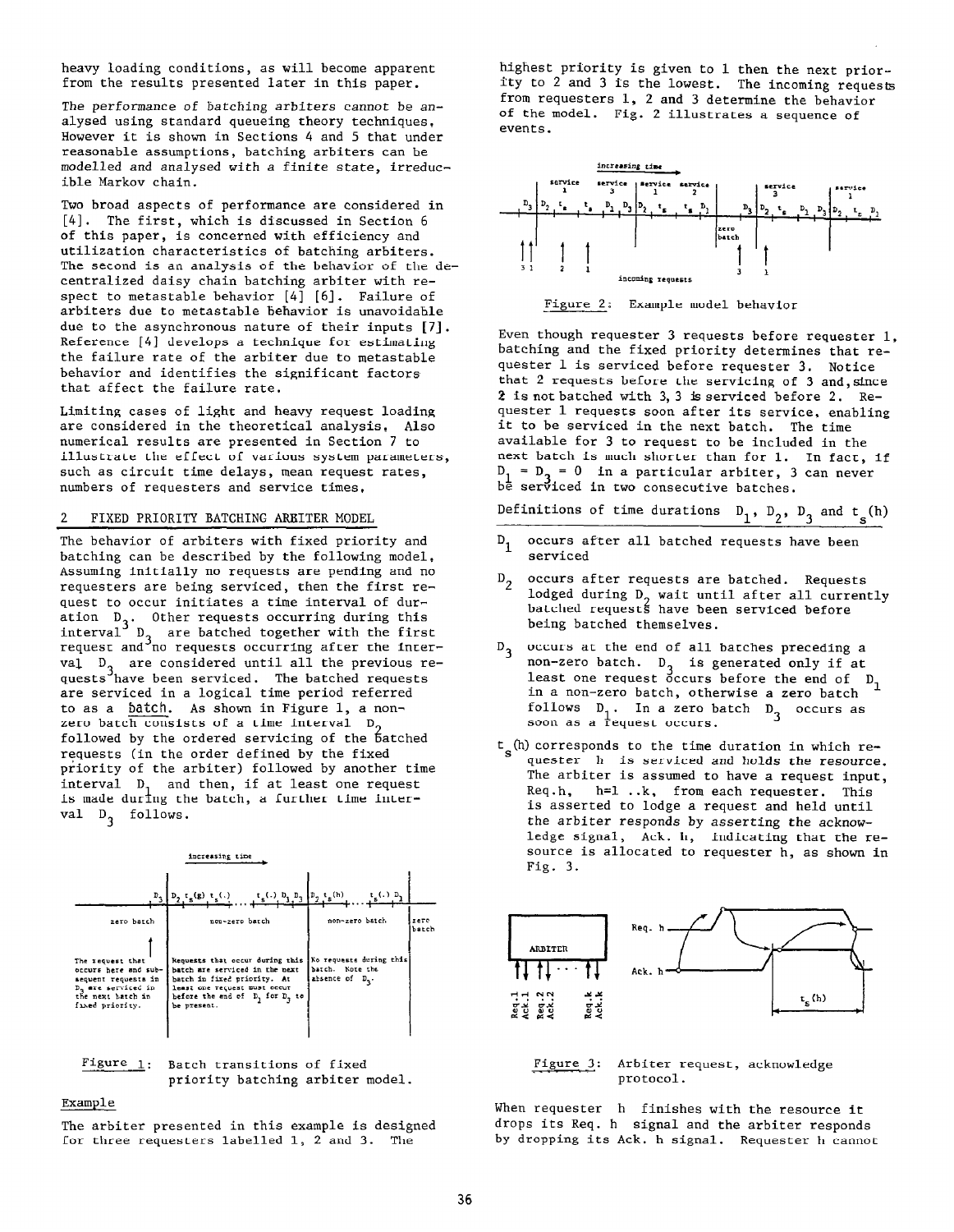request again until Ack. h is low. The time duration t (h) corresponds to Ack. h being high. The order  $t^{<}_{s}(h)$  occurs within a batch is determined by h, with the smallest index h occurring first.

### Remarks

- $(1)$ The case of  $D_1 = D_2 = D_3 = 0$  is not exclude
- (ii) There are  $2^\star$  possible different batches where k is the number of requesters.
- (iii) The composition of time durations in a batch is a function of not only the requesters serviced during the batch, but also whether a request occurs before D, ends, because the existence of D, depeñds on such a request. (This was ignored in counting batches in remark (ii) above).
- A singleton batch, refers to a batch in which  $(iv)$ only one request is serviced. Suppose  $D_1=0$ , then the last requester serviced in a batch cannot form a singleton batch immediately following, without an intervening zero batch. (It is assumed that requester h requests a non-zero time after  $t_g(h)$ ).
- $(v)$ If  $D_3=0$ , a zero batch is followed by a singleton batch, assuming that no two requests occur at exactly the same time.
- $(vi)$ If  $D_1=D_2=0$ , the lowest priority requester serviced in a batch cannot be serviced in the following batch.
- (vii) A full batch refers to the batch in which all requesters are service remarks (v) and (vi) imply the full<sup>-</sup>batch never occurs.

### 3 EXAMPLE OF A BATCHING ARBITER

A simple decentralised daisy-chained arbiter which conforms to the batching arbiter model, is described in this section. The time durations D<sub>1</sub>, D<sub>2</sub> and D<sub>3</sub><br>meters in [4]. are identified with circuit paramēterš in [4]. Similar designs have appeare elsewhere [8].

In the distributed arbiter circuit shown in Fig.4 each requester has a circuit module associated with it. The modules are connected via a daisy chain and a common line. The order of the modules in the daisy chain determines the priority of the requesters.





The start of the daisy chain is connected to logi '1', and the daisy chain is "threaded" through each module. When a module receives a 1 on the daisy chain from higher modules in the chain, it passes the 1 further down the chain if the module has no

request latched from its requester, otherwise it "keeps" the 1 until the latched requests have been serviced. This is achieved by use of the common line which realises a wired-or function of all the latched requests of the k modules. Thus, the common line is asserted when at least one request is latched. When the common line is asserted, no new requests can be latched in the modules, and when all latched requests have been serviced, the common line resets and all pending requests are latched. This has the effect of batching requests and preventing a high priority requester hogging the system by continually locking out the other requesters.

### 4 PROBABILITY ANALYSIS OF THE BATCHING ARBITER MODEL.

This section introduces assumptions regarding random request and service behavior. The batching arbiter model is then shown to be a finite state Markov chain. The state transition probabilities are derived in terms of requester and model parameters.

#### 4.1 Request and Service Modelling

The protocol for requesting, described in Fig. 3, leads to the following assertion:

(i) The probability of a requester requesting after it has already requested and before it has finished being serviced is zero.

The following assumptions are made to enable the analysis to be tractable.

(ii) The probability of requester h making a request whilst it has no request pending nor is being serviced is described by an exponential distribution in time:

prob [no request in  $[0, t]$ ]=  $e^{-\lambda}h^t$  (4.1)

where λ, is the mean request rate for<br>requester h.

(iii) The service time for requester  $h$ ,  $t_a(h)$ can have an arbitrary distribution described by the probability density function  $f_h$ :

$$
\text{prob } \left[ t_a \leq t_s \left( h \right) \leq t_b \right] = \int_{t_a}^{t_b} f_h(t) dt \qquad (4.2)
$$

The mean of  $t($ h) is denoted  $\frac{1}{t}$ . 'h

Two special cases will be considered later:

(a) constant service time of  $\frac{1}{1}$  : 'h

$$
f_h(t) = \delta(t - \frac{1}{\mu_h})
$$

(b) exponentially distributed service times:

$$
f_h(t) = \mu_h e^{-\mu_h t}
$$

- (iv) Requesters request independently.
- (v) Service times are independent.

## Remarks

(a) Assumption (ii) is a reasonable approximation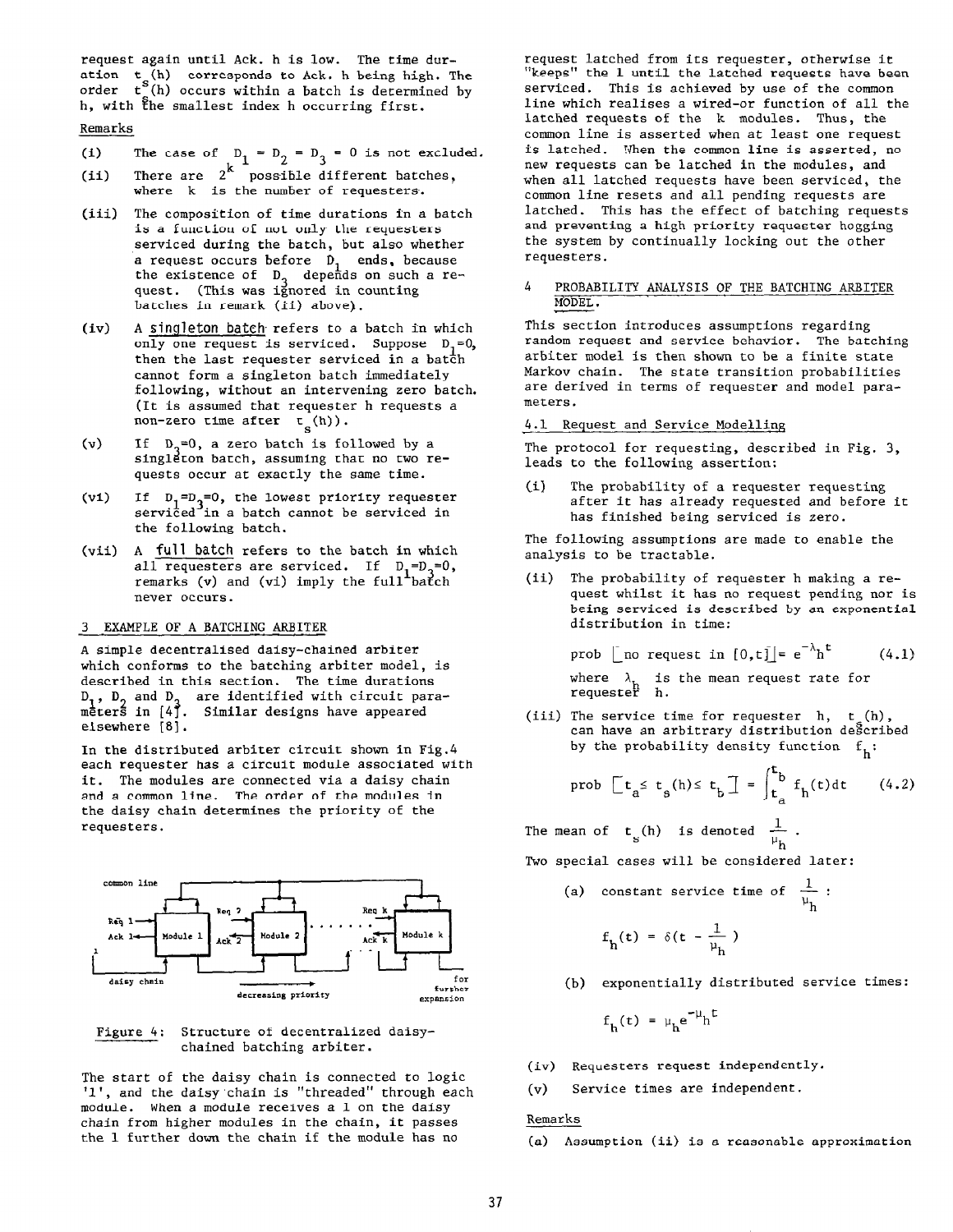for random requests. It has the property of being memoryless : the probability of a request is independent of previous requests (provided no request is pending).

(b) Different requesters can have different request rates and service times.

### 4.2 State Definition

The arbiter behavior is characterized by a sequence of batches in time. An idling period corresponds to a zero batch. Each batch has an associated state, determined by the set of requesters serviced in the batch. The state of the  $n^{LII}$  batch,  ${}^L_\text{L}\text{S(n)}$ is defined as an integer in the range  $\,\,0\,$  .2 -1, where  $k$  is the total number of requesters.  $S(n)$ is a function of the  $n<sup>th</sup>$  batch as follows.

Define  $v_n: \{1, \ldots, k\} \rightarrow \{0,1\}$  by

$$
v(h) \stackrel{\triangle}{=} \begin{cases} 1, & \text{if request } h \text{ is serviced} \\ & \text{in the nth batch, denoted} \\ & h \in S(n) \\ 0, & h \notin S(n) \end{cases}
$$

Then

$$
S(n)^{\frac{\Delta}{n}} \sum_{h=1}^{k} v(h) 2^{h-1}
$$
 (4.3)

For example, the zero betch has state zero and the full batch has state 2<sup>--</sup>-1. There is a one to one correspondence between the set of requesters serviced in a batch and the state of the batch. This explains the use of the notation  $h \in S(n)$ .

# 4.3. Markov Property

The sequence of states of the arbiter model with requesters obeying assumptions  $(i)-(v)$  of section 3.1 forms a finite state Markov chain. That is

$$
\text{prob}[S(n)=i \mid S(n-1)=j_1, S(n-2)=j_2 \dots, S(0)=j_n]
$$
\n(4.4)

is independent of  $j_2, ..., j_n$ .

$$
\begin{array}{c|c|c|c|c|c} \hline S(n-2) &=& j_2 & S(n-1) &=& j_1 & S(n) &=& i & & \\ \hline & & & & & & \\ \hline & & & & & & \\ \hline & & & & & & \\ \hline & & & & & & \\ \hline & & & & & & \\ \hline & & & & & & \\ \hline & & & & & & \\ \hline & & & & & & \\ \hline & & & & & & \\ \hline & & & & & & \\ \hline & & & & & & \\ \hline & & & & & & \\ \hline & & & & & & \\ \hline & & & & & & \\ \hline & & & & & & \\ \hline & & & & & & \\ \hline & & & & & & \\ \hline & & & & & & \\ \hline & & & & & & \\ \hline & & & & & & \\ \hline & & & & & & & \\ \hline & & & & & & & \\ \hline & & & & & & & \\ \hline & & & & & & & \\ \hline & & & & & & & \\ \hline & & & & & & & \\ \hline & & & & & & & \\ \hline & & & & & & & \\ \hline & & & & & & & \\ \hline & & & & & & &
$$

Figure 5. Markov Property of Arbiter Model.

Fig. 5 illustrates that the state of the  $\boldsymbol{\mathfrak{n}}^{\text{th}}$  batc $\boldsymbol{\mathfrak{l}}$ is determined only by requests made during the $_{\texttt{+}}$  $(n-1)$ th batch is only a function of the (n-l $\,$ batch's configuration and the mean request rates. This is true because the probability of a requester requesting is independent of its history provided it has no request pending. Any request pending at the start of the  $(n-1)^{<sub>th</sub>}$  batch is reflected by the servicing of that request during the  $(n-1)$ <sup>th</sup> batch. Thus, all the information that determines (4.4) is

contained in the states i and j<sub>1</sub>. Hence it suffices to write prob[S(n)=i | S(n-l)=j<sub>1</sub>] as a shorthand for (4.4).

4.4 Derivation of State Transition Probabilities

In order to derive probabilities of state transitions, some preliminary atomic expressions are intro duced from which final results can be expressed. Firstly, the probability that requester h does not request during the service time of requester Q is derived under the condition that requester h has no request pending already

prob [requester h does not 
$$
Req.h=0
$$
 before  $t_s(\ell)$ ]  
=  $\int_{0}^{\infty} f_{\ell}(t)e^{-\lambda}h^{t}dt$  (4.5)

Consider the case of requester h not requesting during three consecutive time intervals  $t_{\alpha}(\ell_{1}),$   $t_{\alpha}(\ell_{2})$  and D, given that Req. h = 0 before  $\bm{{\mathsf{t}}}_{_{\mathbf{S}}}(\bm{\ell}_1)$ , and where the time duration D is constant. This is given by

$$
\int_{0}^{\infty} \int_{0}^{\infty} f_{\ell_1}(t_1) f_{\ell_2}(t_2) e^{-\lambda_h (t_1 + t_2 + D)} dt_1 dt_2
$$
  
=  $e^{-\lambda_h D} \int_{0}^{\infty} f_{\ell_1}(t_1) e^{-\lambda_h t} dt_1 \int_{0}^{\infty} f_{\ell_2}(t_2) e^{-\lambda_h t} 2 dt_2$ 

(4.6)

The decomposition of (4.6) generalises to any number of time intervals. Consider now the prob; ability of requester h not having a request pending at the end of  $D_1$  in a batch with state  $i \neq 0$ . This probability is denoted by  $Q(i,h)$ . Two cases arise:

 $(i)$  requester h is serviced in the batch with state i;

(ii) requester h is not serviced (h  $\frac{1}{2}$  i); and hence Req.  $h = 0$  at the start of the batch. It follows that

$$
Q(i,h) = \begin{cases} e^{-\lambda}h^{D} \prod_{\substack{\ell \in I \\ \ell > h}} \int_{0}^{\infty} f_{\ell}(t)e^{-\lambda}h^{t}dt, & \text{if} \quad h \in I \\ e^{-\lambda}h^{(D}1+D_{2}) \prod_{\ell \in I} \int_{0}^{\infty} f_{\ell}(t)e^{-\lambda}h^{t}dt, & \text{if} \quad h \notin I \end{cases}
$$
 (4.7)

where  
\n
$$
\int_{0}^{\infty} f_{\ell}(t) e^{-\lambda} h^{t} dt = \begin{cases}\n\frac{\mu_{\ell}}{\mu_{\ell} + \lambda_{h}} & \text{vited service time} \\
e^{-\lambda} h^{\prime} \mu_{\ell}, & \text{constant service time} \\
e^{-\lambda} h^{\prime} \mu_{\ell}, & \text{constant service time} \\
\end{cases}
$$

Fig. 6 illustrates the definition of  $Q(i,h)$ when hei.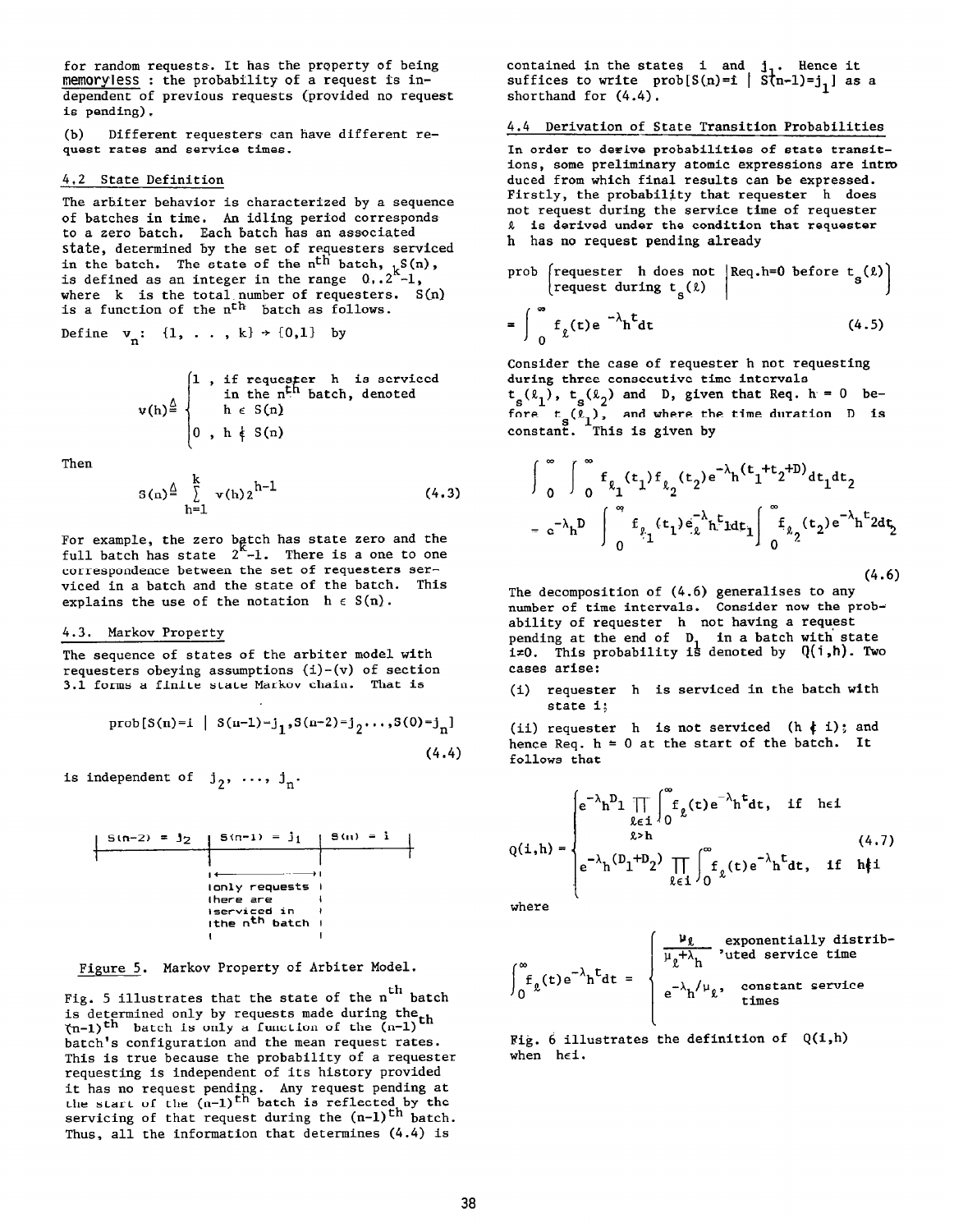

Figure 6: Definition of  $A(i,h)$ , hei

The state transition probabilities are now derived for four cases:

Case 1: 
$$
S(n-1) = S(n) = 0
$$
  
prob  $\mathbb{E}(n)=0$  | $S(n-1)=0$ ] = 0 (4.8)

This follows from the fact that a non-zero batch always precedes and follows a zero batch. The zero batch is defined to be the idle time between two non-zero batches, thus two consecutive zero batches cannot exist. Refer to Fig. 7.



Figure 7: Zero batch between non-zero batche

Case 2: 
$$
S(n-1) = j \neq 0
$$
,  $S(n) = 0$   
prob  $[S(n) = 0 | S(n-1) = j]_{\text{min}}^{\text{max}} Q(j,h)$ 

(4.9) Equation (4.9) gives the probability of the inter $s$  and  $s$  is the contract events that each section of the k independent events that  $(s-1)$  the requester does not request during the (n-1) batch and hence a zero batch follows.

Note that the time duration D<sub>3</sub> is not in<br>in the (n-1)<sup>th</sup> batch because the n<sup>th</sup> batcl he n the zero batch.

Case 3:  $S(n-1) = 0$ ,  $S(n) = i \neq 0$ .

prob  $[S(n)=i | S(n-1)=0]$  is required. Consider Fig. 8.



Figure 8: Zero Batch to non-zero batch transition.

For  $S(n)=i$  to follow  $S(n-1)=0$ , the first requester to end the zero batch by requesting must be in  $S(n)$ . All the other requesters in  $S(n)$  must request within the following  $D_2$  time period. But so that no more requesters request, the intersection must be taken with the event that all requesters not in  $S(n)$  do not request within  $D_2$ . Thus

prob  $[S(n)=i | S(n-1)=0]$ 

$$
\begin{array}{c}\n\text{= } \sum_{h \in \mathbf{1}} \left\{ \text{prob} \begin{bmatrix} \text{h is the first request} \\ \text{to request during} \\ \text{S(n-1)=0.} \end{bmatrix} \right\} \text{prob} \begin{bmatrix} \text{remainder} \\ \text{sumning} \\ \text{request during} \end{bmatrix} \text{prob} \begin{bmatrix} \text{remaining requests } \text{et} \\ \text{request during} \end{bmatrix} \right\} \text{prob} \begin{bmatrix} \text{request during} \\ \text{request during} \end{bmatrix} \text{binomial} \begin{bmatrix} \text{square} \\ \text{sumning} \end{bmatrix} \text{binomial} \begin{bmatrix} \text{square} \\ \text{sumning} \end{bmatrix} \text{binomial} \begin{bmatrix} \text{true} \\ \text{true} \end{bmatrix} \text{binomial} \begin{bmatrix} \text{true} \\ \text{true} \end{bmatrix} \text{binomial} \begin{bmatrix} \text{true} \\ \text{true} \end{bmatrix} \text{binomial} \begin{bmatrix} \text{true} \\ \text{true} \end{bmatrix} \text{binomial} \begin{bmatrix} \text{true} \\ \text{true} \end{bmatrix} \text{binomial} \begin{bmatrix} \text{true} \\ \text{true} \end{bmatrix} \text{binomial} \begin{bmatrix} \text{true} \\ \text{true} \end{bmatrix} \text{binomial} \begin{bmatrix} \text{true} \\ \text{true} \end{bmatrix} \text{binomial} \begin{bmatrix} \text{true} \\ \text{true} \end{bmatrix} \text{binomial} \begin{bmatrix} \text{true} \\ \text{true} \end{bmatrix} \text{binomial} \begin{bmatrix} \text{true} \\ \text{true} \end{bmatrix} \text{binomial} \begin{bmatrix} \text{true} \\ \text{true} \end{bmatrix} \text{binomial} \begin{bmatrix} \text{true} \\ \text{true} \end{bmatrix} \text{binomial} \begin{bmatrix} \text{true} \\ \text{true} \end{bmatrix} \text{binomial} \begin{bmatrix} \text{true} \\ \text{true} \end{bmatrix} \text{binomial} \begin{bmatrix} \text{true} \\ \text{true} \end{bmatrix} \text{binomial} \begin{bmatrix} \text{true} \\ \text{true} \end{bmatrix} \text{binomial} \begin{bmatrix} \text{true} \\ \text{true}
$$

Since the events of requesters requesting are mutually exclusive, the summation applies in (4.10). The terms in  $(4.10)$  are shown in  $[4]$  to give:

$$
\sum_{h \in i} \{ \lambda_h, \prod_{g \in i} \{1 - e^{-\lambda_h D_3} \} \} \cdot \prod_{f \in i} e^{-\lambda_f D_3}
$$
\n
$$
\text{prob} \left[ S(n) = i \mid S(n-1) = 0 \right] = \frac{g \neq h}{\sum_{k=1}^{h} \lambda_k}
$$

$$
(4.11)
$$

I

Case 4:  $S(n-1) = j \neq 0$ ,  $S(n) = i \neq 0$ 

prob  $[S(n)=i|S(n-1)=j]$ 

= prob (requesters 
$$
\epsilon i
$$
 request during  
batch n-1 and at least  
one of which before  $\begin{bmatrix} 1 \\ 3 \\ 1 \end{bmatrix}$  (4.12)

x ∏ prob|h does not reques hei  $\zeta$ during batch  $n-1$  $S(n-1)=j$ 

The reason for inclusion of the condition "at least one of which before  $\,\mathbb{D}_\mathtt{2}^{\,\,\prime\,\prime}\,$  is explained with the aid of Fig. 9.



Figure 9.: Non-Zero to non-zero batch transition

If no request occurred up to the end of  $D_1$ , then  $D_2$  would not be present in batch n-1 and a zero batch would follow.

The terms in (4.12) are derived in [4] to give:

$$
\text{prob}\left\{S(n)=i\left\{S(n-1)=j\right\}\right\}
$$
\n
$$
= \{ \prod_{h\in I} (1 - g(j+h))e^{-\lambda_h D_{3}} - \text{Rf}g(j,h) (1 - e^{-\lambda_h D_{3}}) \} \text{ Rf}g(j,h) e^{-\lambda_h D_{3}}
$$
\n
$$
\text{Rf}i \tag{4.13}
$$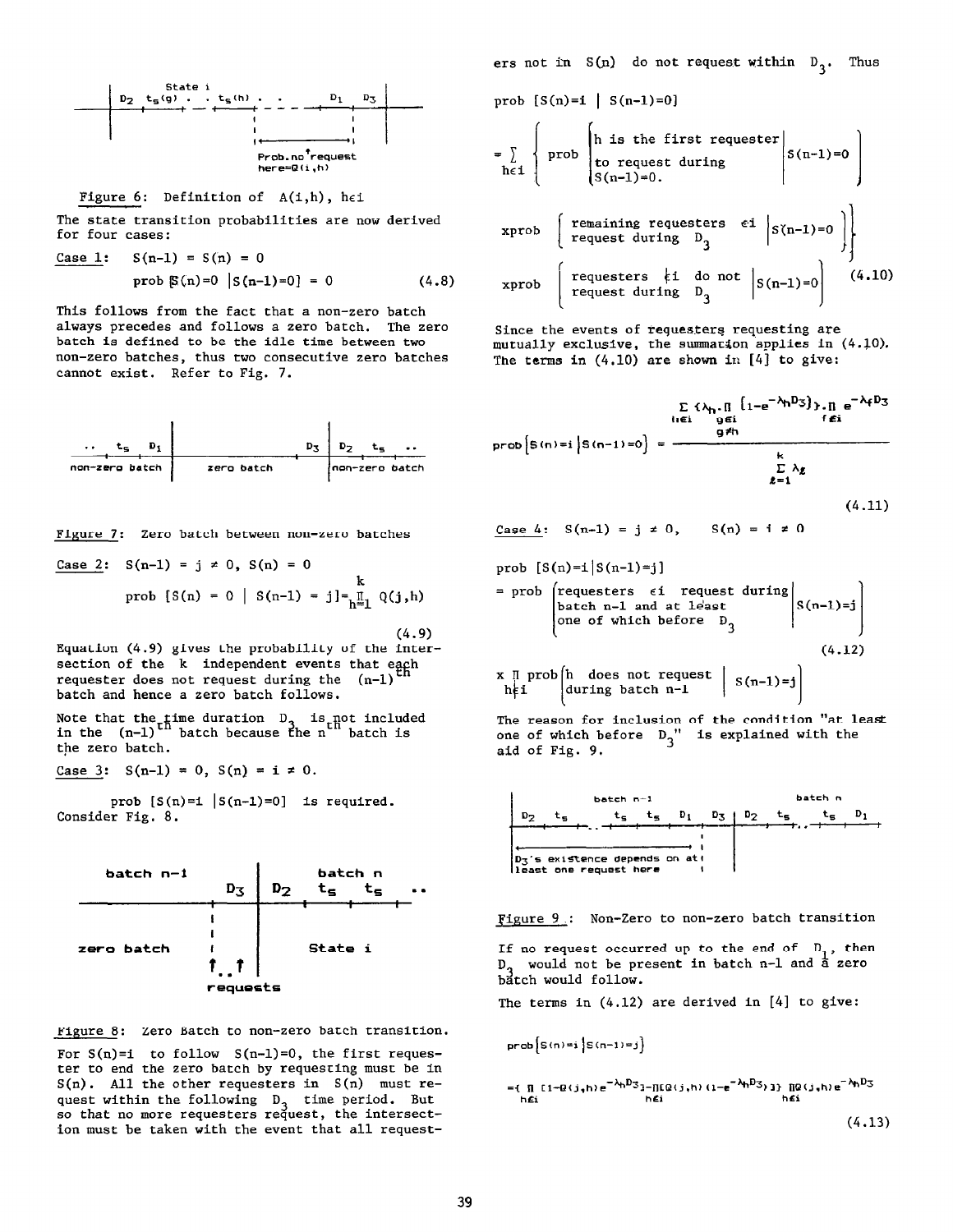Equations  $(4.8)$ ,  $(4.9)$ ,  $(4.11)$  ard  $(4.13)$  define the Markov transition matrix for the batch states of the system. Notice that in all cases prob[S(n)=i | S(n-1)=j] is independent of n. Hence the Markov chain is homogeneous. Define:

$$
\mathbf{p}_{\mathbf{i} \mathbf{j}} \triangleq \text{prob}[S(n)=i | S(n-1)=j] \mathbf{i}, j=0,...,2^{k}-1 \quad (4.14)
$$

then the matrix P is defined by:

$$
P \triangleq [P_{ij}] \tag{4.15}
$$

P is called the probability transition matrix.

### 5 LIMITING PROPERTIES OF THE PROBABILITY TRANS-ITION MATRIX

The probability transition matrix, P, is a non-negative matrix (all elements non-negative) with , batch being in is given by:

$$
\rho_{i}(n) = \sum_{j=0}^{m-1} prob(s(n) = i | s(n-1) = j], \rho_{j}(n-1) = \sum_{j=0}^{m-1} \rho_{i,j}, \rho_{j}(n-1)
$$
\n(5.1)

where  $m^{\underline{\Delta}} 2^{\underline{k}}$ . In matrix notation

$$
p(n) = P.p(n-1) = Pn. p(0)
$$
 (5.2)

 $\ddot{\phantom{1}}$ 

where p(0) is the initial probability vector. Furthermore, p is defined as:

$$
p^{\Delta} \lim_{n \to \infty} p(n) \qquad \text{(when the limit exists)}
$$
\n
$$
= \lim_{n \to \infty} P^{n} p(0) = P \lim_{n \to \infty} P^{n-1} p(0) = P p
$$
\n(5.3)

P is called the limiting probability vector of the probability transition matrix P. Note that (5.3) shows that p is an eigenvector of P corresponding to the eigenvalue of 1.

### 5.1 Principle Limiting Results as  $n \rightarrow \infty$

Theorem 1: The probability transition matrix of the fixed priority batch arbiter model, P, has a unique positive limiting probability vector independent of the initial probability vector, provided  $\mu_h, \lambda_h > 0$  for h=1, .., k<br>and  $h + h > 0$ . and  $D_1 + D_3 > 0$ .

Proof: Firstly it is shown that P is irreducible and primitive  $[11]$  by showing that al elements of  $\begin{bmatrix} P^2 & \text{are positive (written } P^2 > 0) \end{bmatrix}$ This follows from the theorem:

P is irreducible and primitive if and only if some power of  $P$  is positive  $[9, p.801]$ . To show  $P^2 = [p_{i,j}^{-(2)}]$  is positive, conside

$$
P_{ij}^{(2)} = \sum_{u=0}^{m=1} p_{i\dot{u}} p_{uj} , where m=2^k
$$
  
\n
$$
\geq p_{i\dot{w}} p_{\dot{w}j}, \text{ some } w, 0 \leq w \leq m-1
$$
 (5.4)

since  $P_{iu}P_{uj} \ge 0$  for all i, u, j.

So if, for every  $\,$  i  $\,$  and  $\,$  j,  $\,$  a  $\,$  w  $\,$  can be cho $\,$ ser $\,$ such that  $p_{\perp} p_{\perp} > 0$ w~"cöt then it follows that  $p > 0$ . The state  $w^{\ast\ast}$ c $\eth$ rresponds to an intermediate stat i and j as shown in Fig. 10.



#### Figure 10: State transition illustrating proof of Theorem 1.

In [4] it is shown that such an intermediate state w can be chosen when  $D_1 + D_3 > 0$ .

 $\Box$ 

When  $D_1 = D_2 = 0$ , the full batch can never occur because all transitions to it have zero probabil (including the full batch to full batch transition). This implies that P is reducible in the case of  $D_1 = D_3 = 0$ , since P has an invariant coordinat<br>subspace of dimension  $2^K - 1 < 2^K =$  dimension of P, consisting of all but the last state (see definition of reducibility in [9]).

Define the smaller matrix,  $P_1$ , as P with the last row and column removed  $(i.e.$  without full batch state)

$$
P_1 \stackrel{\Delta}{=} [P_{1j}] \quad i,j = 0, \ldots, m-2
$$
 (5.5)

It is shown in [4] that P Ņ has the same proper ies as P in theorem 1. Note that P, is a probability transition matrix (column sums are unity) only when  $D_1=D_3=0$ . The following theorem is proved in [4].

Theorem 2: The probability transition matrix  $P_1$  as defined in (5.5) has a unique positive limiting probability vector independent of the initial probability vector provided  $\mu_h$ ,  $\lambda_h > 0$  for h=1, ..., k and  $D_1 = D_3 = 0$ .

<u>5.2 Heavy Request Loading Limit of the Probabi</u> ity Transition Matrix.

In this subsection the limiting behavior of P as the request rates tend to infinity is examined. (The zero limit can be found in  $[4]$ ). The manner in which the request rates tend to infinity is defined as follows:

The average request rate,  $\lambda$ , is defined:

$$
\lambda \stackrel{\triangle}{=} \frac{\sum_{\mathbf{f}=\mathbf{1}}^{k} \lambda_{\mathbf{f}}}{k} \tag{5.6}
$$

and relative request rates,  $r_{h}$ , are defined:

$$
r_h \stackrel{\Delta}{=} \frac{\lambda_h}{\sum_{\substack{k=1 \ k \ \in \mathbb{Z}^2}} \lambda_f} \qquad h=1,2,\ldots,k \tag{5.7}
$$

The request rates are allowed to approach infinity keeping  $\,$  r $\,$  of (5.7) constant for each request $\,$ As request rates become large, requesters reques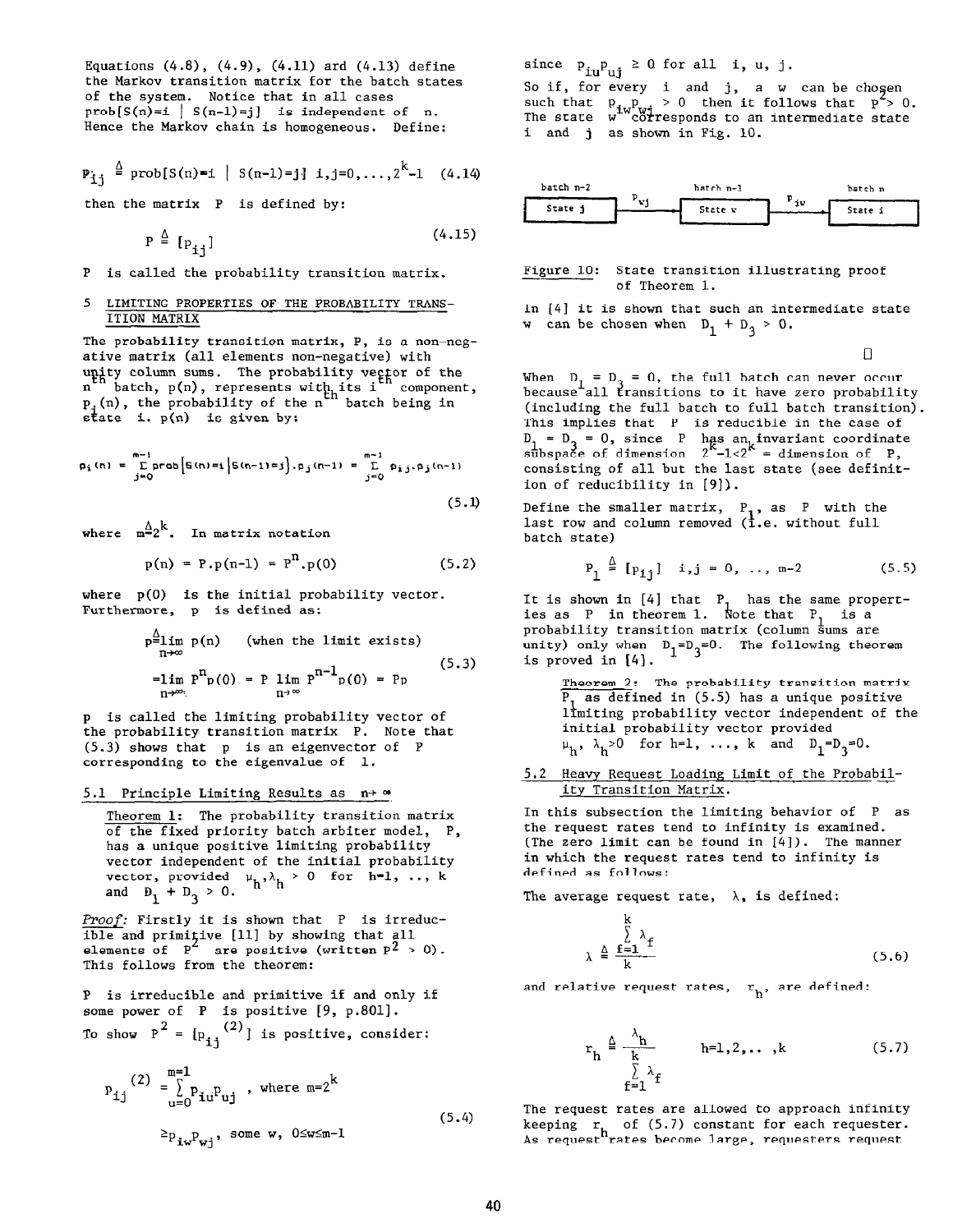soon after releasing the resource. The limiting behavior depends on whether  $D_1+D_2$  is zero. i1tı For D.+D. $>$ O, the limiting probability vector is indep endent of the initial probability, with all states having zero probability except for the full batch [41. That is, the arbiter services every requester in each batch.

When  $D_1+D_2=0$ , the full batch can never occur, as discussed in section 2 remark (vii), and the limiting behavior is more interesting. From (4.7)

$$
\lim_{\lambda \to \infty} Q(i, h) = \begin{cases} 1, & \text{if } h \in i \text{ and } h \geq \ell \text{ for all } \ell \in i \\ 0, & \text{otherwise} \end{cases}
$$
(5.8)

and from  $(4.9)$  and  $(5.8)$ 

$$
\lim_{\lambda \to \infty} P_{0j} = 0 \qquad j = 0, 1, ..., m-1 \qquad (5.9)
$$

and from (4.12)

$$
\lim_{\lambda \to \infty} P_{i0} = \begin{cases} r_f, & \text{if } i = 2^{f-1} \text{ i.e. singleton state} \\ 0, & \text{otherwise} \end{cases}
$$
(5.10)

For  $i \neq 0$  and  $j \neq 0$  (4.13) and (5.8) imply.

$$
\lim_{\lambda \to \infty} P_{ij} = \begin{cases} 1, & \text{if } i \text{ contains all requests} \\ & \text{except the lowest priority re-} \\ & \text{quester in state } j. \\ 0, & \text{otherwise} \end{cases}
$$
(5.11)

The powers of the matrix P formed from  $(5.9)$ , (5.10) and (5.11) cycle with a period of two after the third power [4]. The limiting probability vectors in the two cycle have all zero elements except for two states corresponding to the full batch without requester k and the full batch without requester k-l. The probabilities of these states exchange after each state transition and depend on the initial state. The physical interpretation of this result is that the arbiter oscillates between the two states, with the two lowest priority requesters k and k-l receiving half the servicing that the others receive. This interesting situation can be seen later in the numerical results for heavy request loading and small values of  $D_1 + D_3$ .

### 6 PERFORMANCE PARAMETERS

It has been shown that the Markov chain model for the arbiter has a unique limiting probability vector for finite positive request rates. After sufficient time, the probability of a particular batch occurring will be constant regardless of the initial state of the arbiter. From the batch probabilities in the steady state, many useful performance parameters of the arbiter can be determined which are functions of the request rates, service times, the total number of requesters, k, and interbatch times  $D_1$ ,  $D_2$  and  $D_3$ .

#### 6.1 Utilisation

Suppose the system has reached steady state with probability vector

$$
p = [p_0, p_1, p_2, \dots, p_{m-1}]^{T}
$$
 (6.1)

Now sample n successive batches. Let  $n_j(j=0, \ldots, m-1)$  be the number of states=j, and thus

$$
n = \sum_{j=0}^{m-1} n_j
$$
 (6.2)

Let t<sub>.</sub> be the mean length<br>state <sup>j</sup>j, defined as follow be the mean length of time of a batch with

$$
t_{j} \triangleq \begin{cases} p_{1} + p_{2} + p_{3} + \sum_{h \in j} \frac{1}{\mu_{h}} , j=1,2,...,m-1 \\ \frac{1}{\sum_{h=1}^{k} \lambda_{h}} , j=0 \end{cases}
$$
 (6.3)

The proportion of time devoted to the j state is given by

$$
T_j^n = \frac{n_j t_j}{\sum_{i=0}^{m-1} n_i t_i}
$$
 (6.4)

taking the limit as  $n\nrightarrow\infty$  of (6.4) gives

$$
T_{j} \stackrel{\triangle}{=} \lim_{n \to \infty} T_{j}^{n} = \frac{t_{j} \lim_{n \to \infty} \frac{n_{j}}{n}}{\sum_{\substack{t = 1 \text{ in } n_{\text{th}} \\ i = 0}}^{n_{\text{th}}} \lim_{n \to \infty} \frac{n_{j}}{n}}
$$
(6.5)

Equation (6.5) suggests defining the following utilisation parameter

$$
U_j \triangleq \frac{t_j P_j}{\sum_{i=0}^{m-1} t_i P_i}
$$
 (6.6)

Similarly the proportion of time spent servicing requester  $k$ , prop<sub>0</sub>, is defined by

$$
\sum \frac{P_i}{\mu_{\ell}}
$$
  
\ni such that  
\n
$$
prop_{\ell} = \frac{\ell \epsilon i}{m-1}
$$
  
\n
$$
\sum_{i=0}^{p_i} P_i^i
$$
 (6.7)

The idling time for the system is defined as the proportion of time not spent servicing requests

$$
\text{idle time } \stackrel{\Delta}{=} 1 - \sum_{\ell=1}^{k} \text{prop}_{\ell} \tag{6.8}
$$

6.2 Mean waiting time for each requester.

The waiting time for requester h is the time from when requester h requests to when requester h receives the resource. In [4] an expression is derived for  $w(i,j,h)$ , the mean waiting time for requester h given that S(n)=i follows S(n-l)=j where requester  $\:$  is serviced durin state i. The uncondition mean waiting time for requester h, MWT(h), can then be expressed: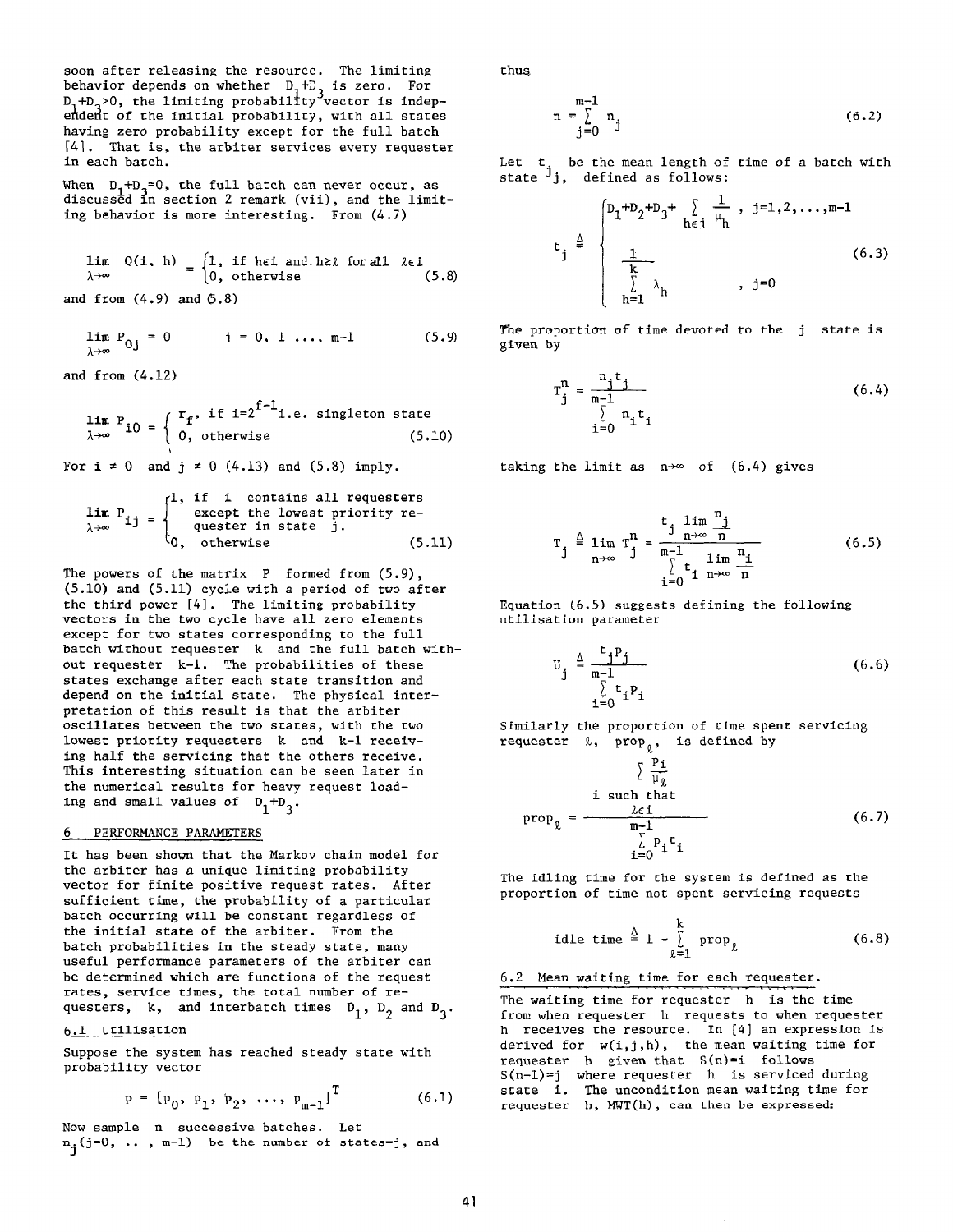HKT(h) = lim L W(i,j,hI prob[S(n-l)=j. S(n)+ hGSf(nJ n-m j=o i such I I that hEi

$$
= \sum_{j=0}^{m-1} \sum_{\substack{i \text{such that} \\ i \in i}} \frac{w(i,j,h) \cdot p_{i,j} \cdot p_j}{\sum_{\substack{k \text{such that} \\ h \in u}} p_u}
$$
(6.9)

#### 6.3 Heavy Request Loading Limit of Performance Parameters

Two cases arise: (i)  $D_1 + D_3 > 0$  (ii)  $D_1 + D_3 = 0$ . The limit as request rates approach infinity with fixed ratios as defined in (5.7) is an idealisation of a heavily loaded request situation. In practice, batching arbiters have parameters D, and D, much  $s$ maller than mean service times and consequent the probability of requests occurring during  $D_1+D_3$ at the end of a batch is quite small, even for large request rates. As a result the case of  $D_1 + D_2 = 0$  approximates the behavior of most batching arbiters under heavy loading and will be considered in more detail here. In order that the heavy loading limit for  $D_1 + D_2 > 0$  be borne out in practice, inconceivably large request rates must occur in most batching arbiters. As can be seen in [4], the case (i) limit gives the full batch occurr ing with probability 1 and limiting performance parameters can then be derived. For  $D_1 + D_3 = 0$ .

$$
\lim_{\lambda \to \infty} p = \lim_{\lambda \to \infty} \lim_{n \to \infty} p(n) = \lim_{\lambda \to \infty} \lim_{N \to \infty} \frac{1}{N-1} p(n)
$$
\n
$$
\lim_{\lambda \to \infty} p = \lim_{\lambda \to \infty} p(n) = 0
$$

$$
= \lim_{N \to \infty} \lim_{\lambda \to \infty} \frac{1}{N} \sum_{n=0}^{N-1} p(n)
$$
\n
$$
= \lim_{N \to \infty} \lim_{\lambda \to \infty} \frac{1}{N} \lim_{n \to \infty} (6.10)
$$

$$
= \begin{bmatrix} 0, & 0, & \cdots, & \frac{\kappa}{1}, & \frac{\kappa}{1}, & 0 \\ & & \frac{\kappa}{1} & \frac{1}{16} & 0 \end{bmatrix}^T
$$

Where  $k-1$  is the state with all requesters serviced except k-l.

The steps in (6.10) are justified in [4], by showing N-l

$$
\lim_{n \to \infty} p(n) = \lim_{N \to \infty} \frac{1}{N} \sum_{n=0}^{N} p(n) \quad \text{and} \quad
$$
  

$$
\lim_{N \to \infty} \frac{1}{N} \sum_{n=0}^{N-1} p(n) \quad converges \text{ uniformly.}
$$

Equation (6.10) can be interpreted physically by observing that the arbiter alternates between the batch servicing all but the lowest priority requester and the batch servicing all but the second lowest priority requester. This occurs because the last requester serviced in a batch is unable to request in time to be included in the next batch.

It follows from  $(6.3)$ ,  $(6.7)$  and  $(6.10)$  that

$$
\lim_{\lambda \to 0} \text{ prop}_{h} = \begin{cases} \frac{2}{\mu_{h}T_{1}} & , h \neq k \text{ and } j \neq k-1 \\ & \\ \frac{1}{\mu_{h}T_{1}} & , h \neq k \text{ or } h \neq k-1 \end{cases}
$$
\nwhere  $T_{1} = 2\{D_{2} + \sum_{q=1}^{k-2} \frac{1}{\mu_{q}}\} + \frac{1}{\mu_{k-1}} + \frac{1}{\mu_{k}}$   
\nand  $D_{1} + D_{2} = 0$  (6.11)

It follows from  $(6.9)$ ,  $[4]$  and  $(6.10)$  that

$$
\lim_{\lambda \to \infty} MWT(h) = \begin{cases} \frac{T_1}{2} - \frac{1}{\mu_h}, & h \neq k \text{ and } h \neq k-1 \\ T_1 - \frac{1}{\mu_h}, & h \neq k \text{ or } h = k-1 \end{cases}
$$
  
where  $T_1$  is defined in (6.11) and  
 $D_1 + D_3 = 0$  (6.12)

Note the unfairness in (6.11) and (6.12) for the two lowest priority requesters, who receive approximately half the servicing that other requesters receive.

### 7 COMPUTER STUDY AND NUMERICAL RESULTS

Much of the interesting and relevant behavior of batching arbiters occurs between the limiting extremes of light and heavy request loading. This behavior may best be examined using numerical com puter techniques since the theoretical expressio<br>are not easily intepreted for intermediate reque rates. 7.1 Assumption

The following simplyfying assumptions are made in the computer study

$$
u_{\ell} = u \tag{7.1}
$$

$$
\lambda_{\ell} = \lambda \qquad \qquad \downarrow \qquad \qquad (7.2)
$$

$$
t_{s}(\ell) = \frac{1}{\mu} \qquad (7.3)
$$

All requesters are assumed to have identical request and service statistical characteristics, with constant service times.

#### 7.2 Description of Results

In graphs 1, 2 and 3 some results of the computer study are presented. The interbatch time durations 1, 2 and 3 and allected to correspond approximat  $D_1$ ,  $D_2$  and  $D_3$  are expressed in units of service to an arbiter design such as that shown in section 3. For applications with large service times, for example in an arbiter for resolving multiple interrupts, D<sub>1</sub>, D<sub>2</sub> and D<sub>3</sub> can be approximated as<br>zero. For a bus arbiter, for example, much shor er service times are typical, and the value of 0.2 service times was chosen for that case.

In Graph 1, the proportion of time allocated to each requester is plotted against the request rate,  $\lambda$ , in (7.2). Higher priority requesters receive more time than lower priority requesters. However for request rates below 0.25 requests/service